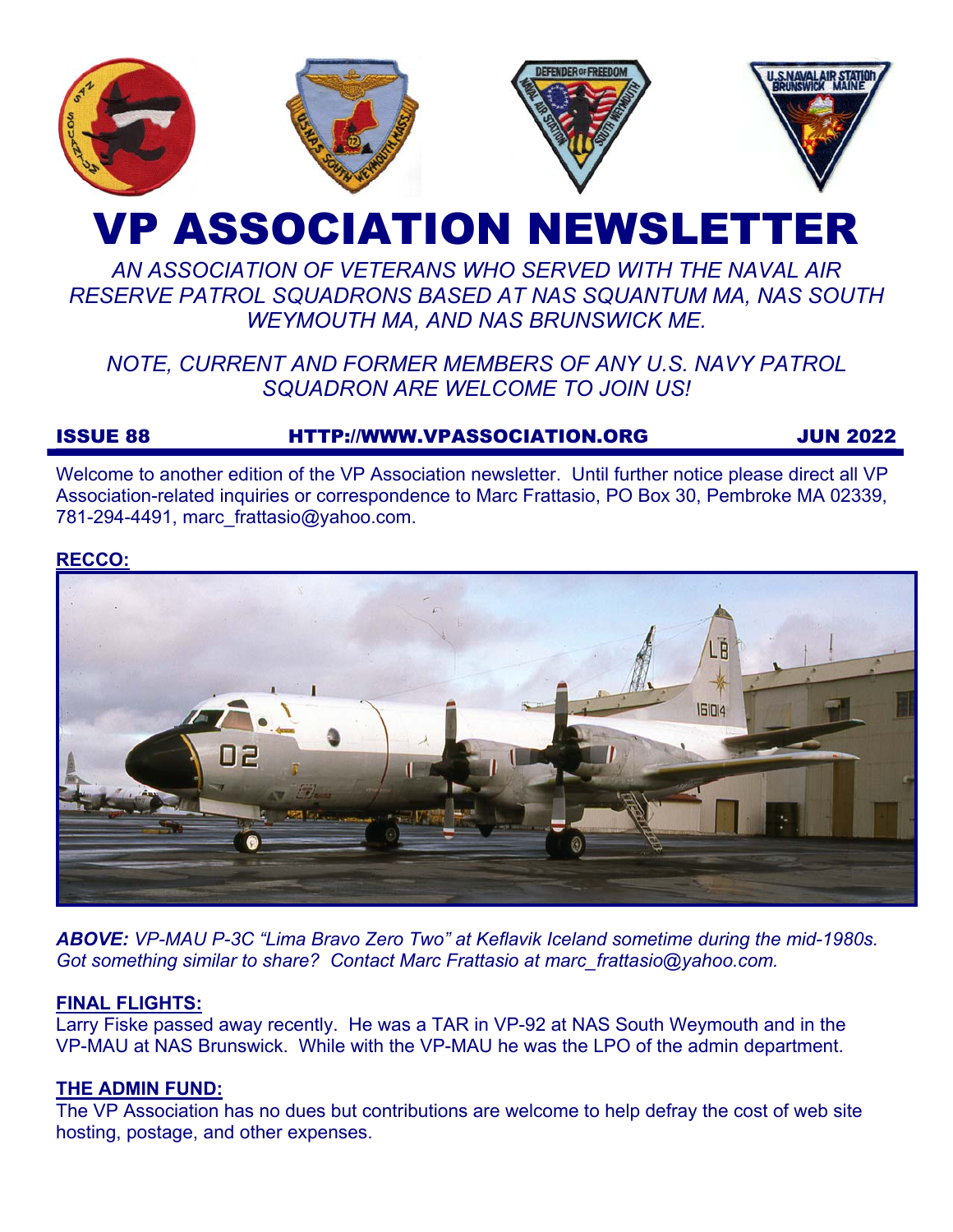# **SPEAKING OF THE COST OF PRINTING AND MAILING NEWSLETTERS…**

**ANDY SNOWDEN AND SEAN COFFEY MEET UP DURING FLEET WEEK:**

If you have an e-mail address and get your newsletter in the mail please contact George Driscoll at gnddriscoll@gmail.com ASAP so we can send it to you via e-mail. Remember, we do not charge dues and operate on a shoestring thanks to volunteer labor, memorabilia sales, and donations. If you have an e-mail address and get a paper newsletter it would be better for us to send it via e-mail.

### **LOST CONTACT:**

Be sure to inform George Driscoll at gnddriscoll@gmail.com about home or e-mail address changes.

#### **PETE PERRY – NOT PETE FRIREE:**

Here's a recent photo of two VP-92 alumni who many of you should be familiar with, though perhaps have not seen recently. Andy Snowden (left) is a Navy Criminal Investigative Service agent who will be retiring to New Hampshire later this year after 25 years of government service. Sean Coffey (right) was recently appointed the General Counsel of the Navy, in essence, the Navy's senior civilian lawyer and chief legal advisor to the Secretary of the Navy. The two former Minutemen recently met for breakfast in New York City during "Fleet Week", which was held during the last week of May.

Last time we mentioned that "Pete Friree" from VP-92 has returned to Maine. Turns out that your newsletter editor misunderstood the message. The name is actually "Pete Perry". Again, if you knew him in the squadron and would like to reach out to him, you can e-mail him at jrwardenstpats@gmail.com. If you knew him in the squadron, he'd love to hear from you.

#### **2022 VP ASSOCIATION REUNION:**

In the last newsletter we asked members to e-mail us to indicate interest in holding a reunion in September in the Weymouth area. This September will mark the  $25<sup>th</sup>$  anniversary of the closing of NAS South Weymouth. Well, only seven people responded to say they'd go, so there will be no VP Association reunion this year. This is unfortunate because this anniversary is an important milestone that should be commemorated.

In related news, the Brunswick Naval Aviation Museum intends to hold another reunion at old NAS Brunswick over the weekend of Friday through Sunday September 15-17 in 2023. We will make an effort to have a VP-92 and VP-MAU "mini reunion" on Saturday in conjunction with this event like we did last year. Last year about fifty former VP-92 people and thirty VP-MAU people came. So, if you'd like to meet up with some of your old VP-92 or VP-MAU shipmates at Brunswick, ME on Saturday September 16<sup>th</sup> 2023, please mark that date on your calendar and plan to come.

# **A NOTE FROM YOUR NEWSLETTER EDITOR ABOUT THE END OF THE P-3 ERA:**

As of this writing all operational regular Navy patrol squadrons are operating the Boeing P-8A Poseidon. Only two USNR P-3 operators remain, VP-62 at NAS Jacksonville and VP-69 at NAS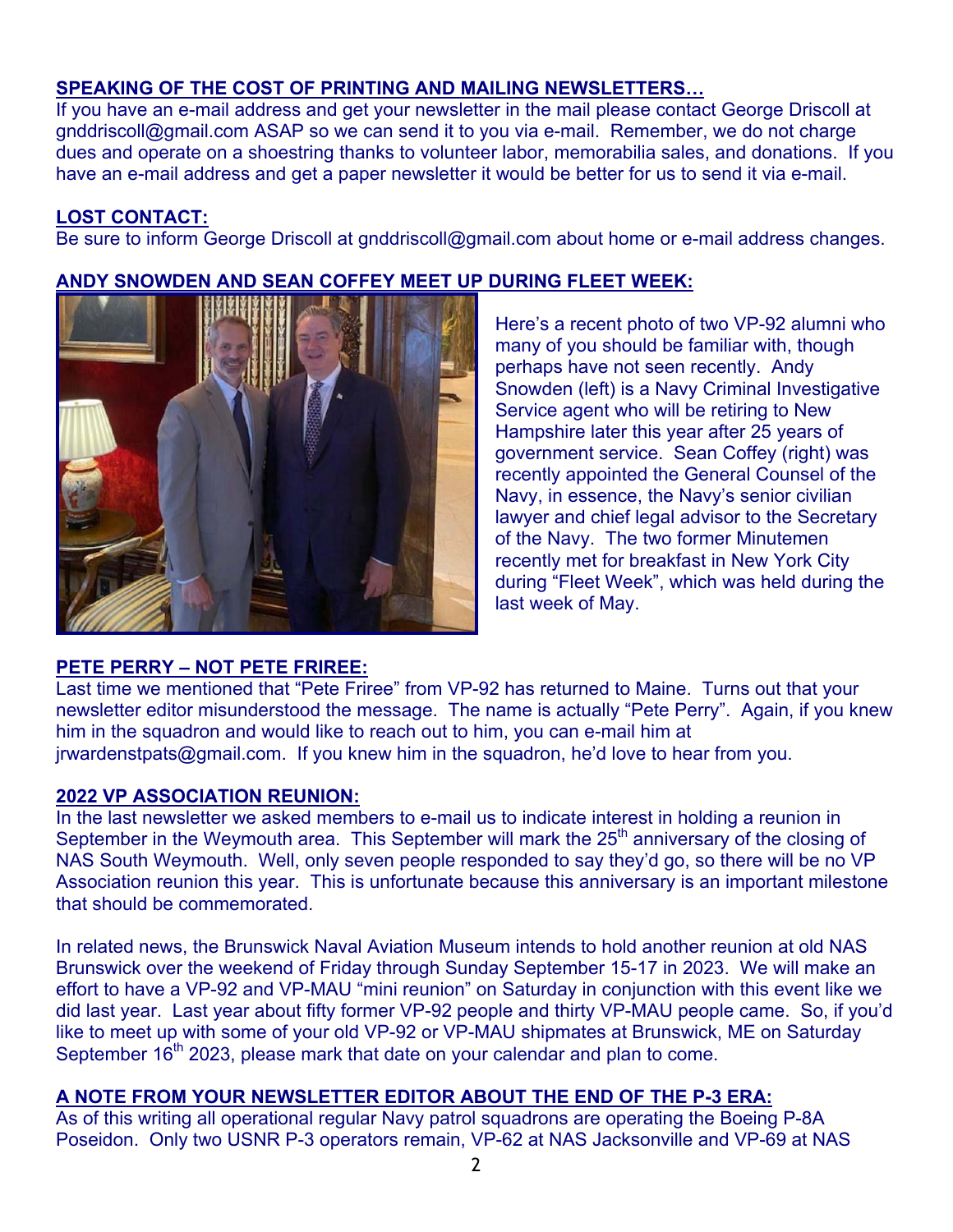Whidbey Island. Both squadrons are going to transition to the P-8A. VP-62 is sending its last P-3C to the boneyard in a ceremony that will be conducted at its hangar on NAS Jacksonville between 1200 and 1600 on Saturday June 4<sup>th</sup>. VP-69 will soon follow suit. Your newsletter editor and a few other former VP-92 and VP-MAU people plan to attend the VP-62 P-3 retirement ceremony. Your newsletter will take photos there and will upload them to the VP-92 and VP-MAU Facebook groups.

This marks the end of an era. Your newsletter editor recently contacted VP-62, VP-69, and VP-30 in an attempt to exercise his reserve retiree space available privileges to ride along on a final bounce flight or cross-country on a P-3, but was unable to do this. To VP-62's credit, they went all the way up the chain of command to "the Wing" to get permission, but had no success. I'm not sure what the problem was. VP-92 and VP-MAU took retirees on board P-3s as passengers back in the day, I know that I served as an observer or weather radar operator on flights that had retirees on board. Anyway, going forward the only US Navy patrol squadron that will operate P-3s is VP-30, which will retain a few aircraft for a time to provide training to foreign flight crews under the Military Assistance Program.

### **NEW CHINESE SUBMARINE ABLE TO LAUNCH CRUISE MISSILES (Defense News 5/16):**

A submarine seen in a satellite photo of a Chinese shipyard shows what could be a new class or subtype of nuclear-powered attack sub with a new stealthy propulsion system and launch tubes for cruise missiles. The satellite photo of the shipyard at Huludao in Liaoning province northern China, which was provided by Planet Labs, was taken May 3 and shows a submarine on a drydock.

The unidentified boat's presence at the yard was first noted in an April 29 satellite image by geospatial intelligence outfit AllSource Analysis. The organization said the submarine is possibly a new class undergoing construction by China. The submarine has two distinct patches of green coloring on its hull immediately behind its conning tower, while a cruciform rudder arrangement and a possible shrouded propulsion system are seen.

A naval expert told Defense News he has "moderately high confidence" the submarine includes a row of vertical launch system cells for submarine-launched missiles and a shroud for pump-jet propulsion. Collin Koh at Singapore's S. Rajaratnam School of International Studies told Defense News that China has conducted research into submarine pump-jet propulsion, citing scientific literature.

Having submarines capable of launching cruise missiles for land-attack and anti-ship missions fits into China's pursuit of long-range offensive strike capabilities, he said, adding that these include the capability to target U.S. Navy assets and distant land targets, such as those in Guam, where American forces are based. If the rectangular section on the submarine, as seen in the satellite photo, is indeed a set of VLS cells, it would be in line with a 2021 Pentagon report on China's military power that the country was likely building "the Type 093B guided-missile nuclear attack submarine."

The sighting of the new submarine comes after a model of a nuclear-powered attack submarine bearing the nameplate of China State Shipbuilding Corporation Limited and fitted with VLS technology as well as pump-jet propulsion appeared online. (China's two largest shipbuilding conglomerates, China Shipbuilding Industry Corporation and China State Shipbuilding Corporation, merged in November 2019 to create the business.) The model, which features 18 VLS cells in three rows of six missile tubes behind the boat's conning tower, was posted on Chinese social media without the shipyard's plaque in early May. Some speculated this was a development of the Type 093 class tentatively named Type 093B.

The submarine seen in the latest satellite image of Huludao appears to measure up closely to the Type 093′s 110-meter length, indicating it is likely a development of the Type 093 rather than an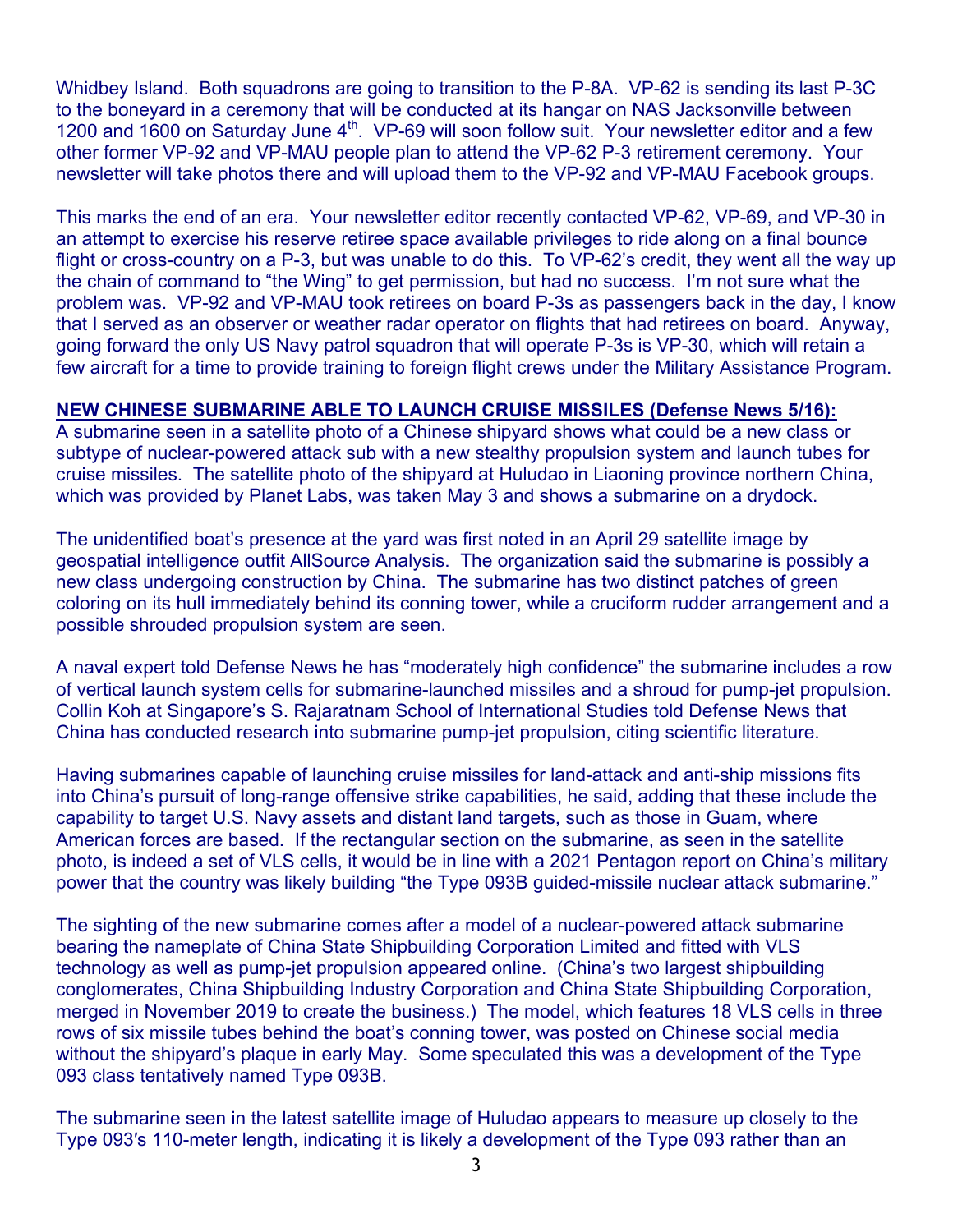altogether new class. The Type 093 is also known as the Shang class; the Pentagon's report noted the "new Shang class variant will enhance the PLAN's [People's Liberation Army Navy's] anti-surface warfare capability and could provide a clandestine land-attack option if equipped with land-attack cruise missiles (LACMs)."

The Type 093 and the follow-on Type 093A Shang-II-class boats displace about 6,100 tons each when submerged. China has six Type 093s, including the "A" variant. Their commissioning began in 2006, with each successive boat featuring slight differences in sail design and a hump behind the conning tower, whose purpose has yet to be disclosed nor been fully understood.

#### *Defense News article by Mike Yeo*

### **US NAVY PLANS TO SHIFT ACTIVE VP SQUADRONS TO RESERVE (Scramble 5/1):**

In saving budget over Future Years Defense Plan, the US Navy proposes to shift two Boeing P-8A Poseidon Patrol Squadrons (VP) from the active component to the Reserve component in 2026. The Navy's FY2023 budget highlights book that was published in April 2022, shows the proposal in which the Patrol Squadrons, one from each coast, will be shifted to the Navy Reserve.

At this moment, the US Navy has twelve Poseidon equipped patrol squadrons, six at NAS Whidbey Island (WA) and six at NAS Jacksonville (FL). The Navy Reserve operates two patrol Squadrons, still equipped with the Lockheed P-3C Orion. These squadrons, one at each Whidbey Island and Jacksonville, will convert to the P-8A Poseidon in the coming years. Which two VP squadrons will be shifted to the Navy Reserve is not known yet.

The current two Reserve VP squadrons, VP-69 at Whidbey Island and VP-62 at Jacksonville, augment the active component on a frequent basis. According to FY2023 budget highlights book "the proposed force structure change supports the move to integrate the reserve component more towards a tottal force solution". The US Navy estimates that the shift would result in savings of USD 55,5 million over the Future Years Defense Plan.

According to the Scramble Magazine Air Order of Battle of the US Navy the following Patrol Squadrons are based at the abovementioned Naval Air Stations. The CPRW-10 and CPRW-11 units operate the Boeing P-8A Poseidon:

#### NAS Whidbey Island (WA)

Patrol and Reconnaissance Wing 10 (CPRW-10):

- VP-1 Screaming Eagles ('YB-xxx')
- VP-4 Skinny Dragons ('YD-xxx')
- VP-9 Golden Eagles ('PD-xxx')
- VP-40 Fighting Marlins ('QE-xxx')
- VP-46 Grey Knights ('RC-xxx')
- VP-47 Golden Swordsmen ('RD-xxx')

Commander Maritime Support Wing (CMSW) - Navy Reserve:

• VP-69 Totems ('PJ-xxx'), operating the P-3C

NAS Jacksonville (FL)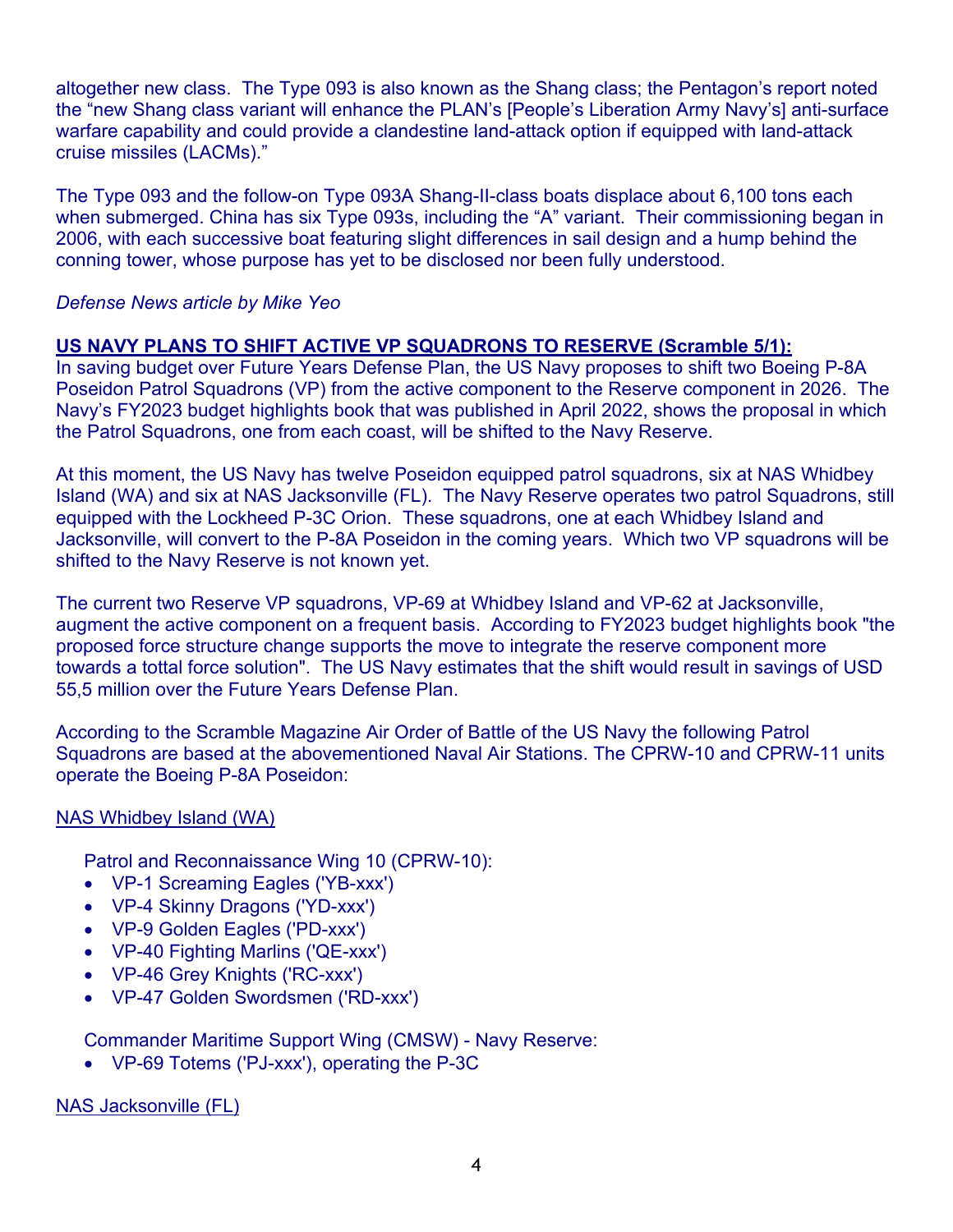Patrol and Reconnaissance Wing 11 (CPRW-11):

- VP-5 Mad Foxes ('LA-xxx')
- VP-8 Fighting Tigers ('LC-xxx')
- VP-10 Red Lancers ('LD-xxx')
- VP-16 War Eagles ('LF-xxx')
- VP-26 Tridents ('LK-xxx')
- VP-45 Pelicans ('LN-xxx')

Commander Maritime Support Wing (CMSW) - Navy Reserve:

• VP-62 Totems ('LT-xxx'), operating the P-3C

Also based at NAS Jacksonville (FL) is the Fleet Replacement Squadron (FRS), VP-30 The Pro's Nest ('LN-xxx'). The unit's mission is to provide P-3C and P-8A specific training to Naval Aviators, Naval Flight Officers, and enlisted Naval Aircrewman prior to reporting to the fleet.

### **BOEING P-8: BUILT TO KILL ANYTHING ON (OR BELOW) THE WATER (1945 4/27/2022):**

In Greek mythology, Poseidon was the brother of Zeus, the sky god and chief deity of ancient Greece, and of Hades, the god of the underworld. When the three brothers deposed their father, the kingdom of the sea fell to Poseidon. Thus, he was the ruler of the sea and the sky, and therefore it is fitting that the Boeing P-8 aircraft is named in his honor.

The multi-mission maritime patrol aircraft was designed for anti-submarine and anti-surface warfare (ASW), anti-surface warfare (ASuW) and shipping interdiction roles, as well as intelligence, surveillance, and reconnaissance missions (ISR) and search and rescue missions. It is modified from the narrow-body 737-900ERX that is in service with commercial airlines around the world. A contract for the Poseidon's development was awarded in June 2004, and the first flight followed on April 25, 2009. The United States Navy announced its initial operating capability four years later. Since then, the aircraft has been adopted by the United States Navy and other allies and international partners including the Royal Air Force.

The P-8 can conduct low-altitude missions and has executed more than 400,000 mishap-free flight hours around the globe. It is able to operate over the open ocean as well as in littoral waters with a relatively small crew of a pilot, co-pilot, two naval flight officers plus three enlisted Aviation Warfare Operators/naval aircrewmen. The five operator stations are mounted in a sideways row, along the port side of the cabin. None have windows, but there is a single observer window located on each side of the forward cabin. The aircraft is equipped with state-of-the-art technology, developed specifically for the Poseidon – and this includes synthetic aperture radar, an electro and optical infrared sensor turret, and increased acoustic capability that allows the aircraft to conduct concurrent passive and active processing.

There are currently more than 140 P-8s in operation in two variants, including the P-8A, which are operated by the United States Navy, the Royal Australian Air Force, and the United Kingdom's Royal Air Force; while the Royal Norwegian Air Force, the Royal New Zealand Air Force, the Republic of Korea Navy, and the German Navy have also recently adopted the platform. The Indian Navy operates the modified P-8I, which features two major components not fitted on the P-8A: A Telephonics APS-143 OceanEye aft radar and a magnetic anomaly detector (MAD). The P-8's two versions share eighty-six percent commonality with the commercial 737NG, and that reportedly provides enormous supply chain economies of scale in production and support throughout the world.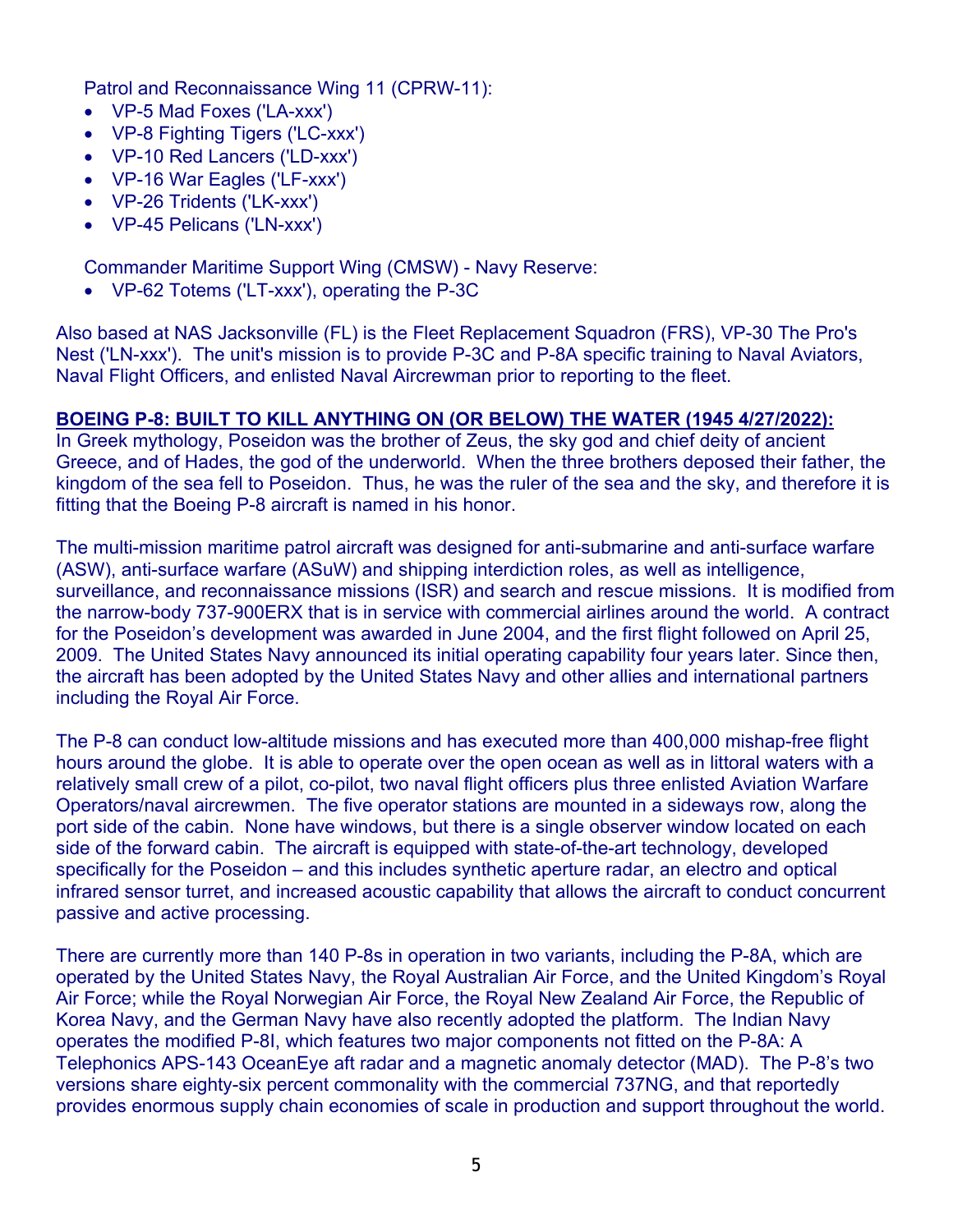The P-8 was also engineered for twenty-five years or 25,000 hours of service in the harshest maritime flight regimes, including extended operations in icing environments.

In November 2021, the U.S. Navy announced that it had granted Boeing a contract to begin work on integrating the service's premier anti-ship missile onto the P-8A Poseidon. According to a report from Breaking Defense, the P-8A will be the third plane to receive the Long Range Anti-Ship Missile, a weapon developed and manufactured by Lockheed Martin in response to an urgent operational need from US Pacific Fleet. The previous aircraft to receive the upgrade were combat-focused planes: the Navy's F/A-18 Super Hornet and the Air Force's B-1 bomber. This is much like the Greek God Poseidon receiving an even bigger trident.

#### Key P-8 Poseidon Specs:

- Powerplant: Two 56-7B engines with 27,300 lbs. thrust each.
- Length: 129.5 feet (39.47 meters)
- Height:  $42.1$  feet (12.83 meters)
- Wingspan: 123.6 feet (37.64 meters)
- Maximum Gross Takeoff: 189,200 pounds (85,820 kilograms)
- Airspeed: 490 knots (564 mph) true air speed
- Ceiling: 41,000 feet (12,496 meters)
- Range: 1,200 nautical miles radius with four hours on station
- Crew: Six to Nine
- Armament: Torpedoes, cruise missiles

#### *1945 article by Peter Suciu*

#### **P-8A WAS OVER BLACK SEA MINUTES BEFORE MOSKVA HIT BY MISSILES (Daily Mail 4/20):**

The US Navy used its new marine surveillance aircraft to provide accurate targeting data to Ukrainian forces to sink the Russian Black Sea flag ship Moskva on April 13. Ukraine claimed it fired two Neptun missiles at the Russian warship which was patrolling south of Odesa. Russia initially claimed the vessel, which had more than 500 crew on board had blown up after a fire onboard. Later, the Kremlin was forced to admit the vessel - named in honour of the Russian capital - had been taken out by hostile action.

According to The Times, a US marine surveillance P-8 Poseidon aircraft, was tracking Moskva in the hours before it was attacked before supplying its location to the Ukrainian military. The Boeing-made aircraft is based upon the Boeing 737-800 jet - which is widely used by airlines such as Ryanair. However, instead of passengers, the Poseidon is packed with state-of-the-art surveillance equipment which can track surface vessels and submarines at ranges of more than 100 miles.

According to The Times, the P-8 took off from Italy and took up station on the Romanian Black Sea coast where it attempted to locate the position of the Russian Black Sea fleet. Since the invasion of Ukraine, a range of NATO surveillance platforms and drones have been monitoring Russian movements from the Polish coast, along the Ukrainian border and down to the Black Sea. Moskva was the Russian Black Sea fleet's main radar platform, equipped with S-300 surface to air missiles to protect from air attack. The vessel sank as tugs attempted to tow the crippled warship back to Crimea for repairs.

The Neptun is an anti-ship missile that was recently developed by Ukraine and based on an earlier Soviet design. The launchers are mounted on trucks stationed near the coast, and, according to the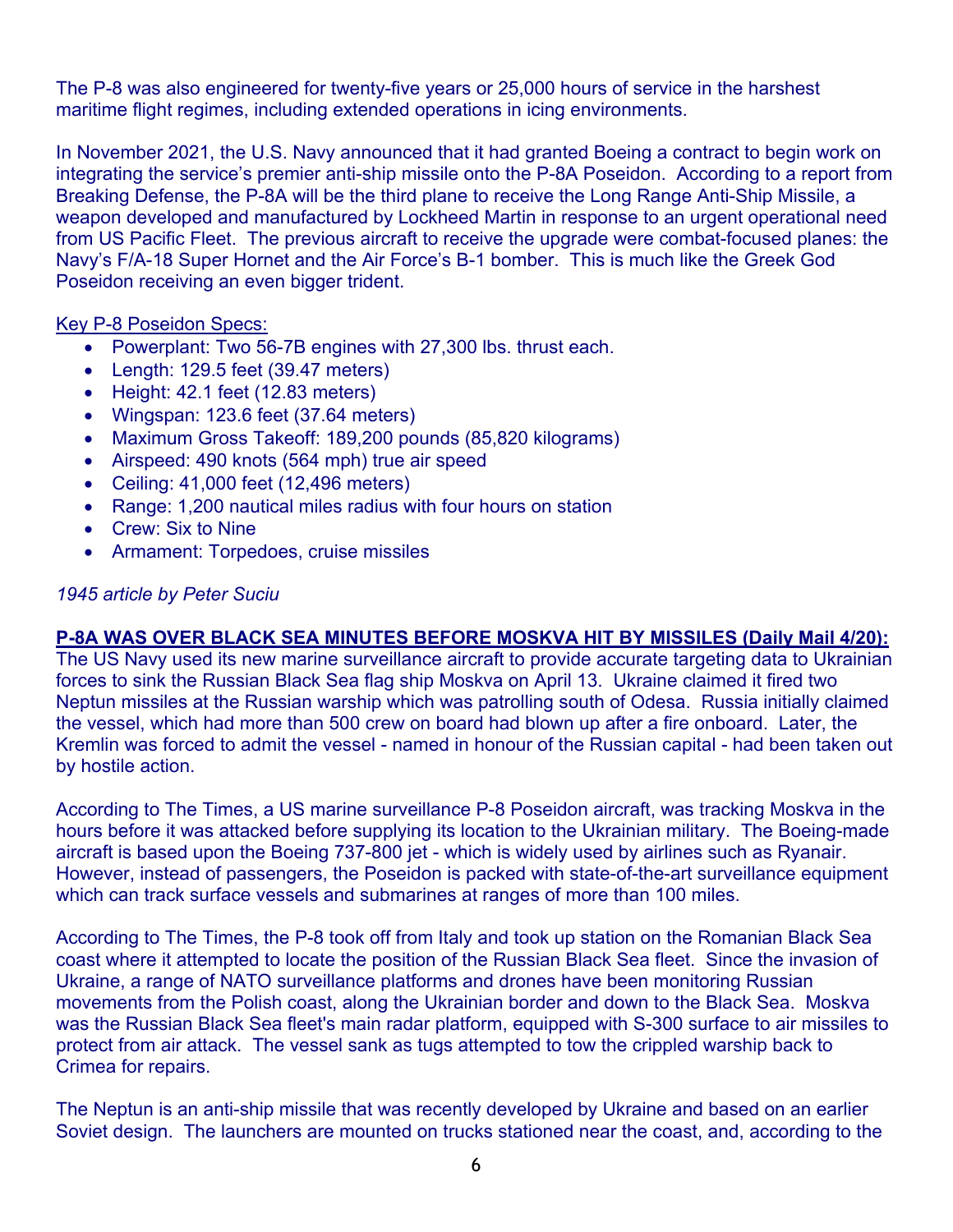Washington-based Centre for Strategic and International Studies, the missiles can hit targets up to 175 miles away. That would have put the Moskva within range, based on where the fire began.

According to The Times, the P-8 left US Naval Air Station Sigonella in Sicily on April 13, hours before the attack. Before reaching the Black Sea coastline, the Poseidon turned off its trackers, so it could no longer be followed online. The aircraft was 'hidden' for almost three hours before it returned to Flight Radar 24.

Aviation data analysis Amelia Smith told The Times that there were slightly more US aircraft covering the Black Sea coast on the day of the attack. However, the US Navy refused to confirm if they assisted Ukraine with the attack by providing intelligence data. A Defence source added: 'In keeping with our support to Nato's eastern flank, we have been conducting some limited air patrols off the coast of Romania. But we will not speak to the details of operational matters.'

#### *Daily Mail article by Darren Boyle*

#### **MQ-9B SEAGUARDIAN HAS REVOLUTIONIZED ASW (Breaking Defense 4/6):**

The MQ-9B SeaGuardian has changed the game in maritime domain awareness. It's the first unmanned aerial system of its kind that can search the ocean surface and the depths in support of naval intelligence, surveillance and reconnaissance. Pete Yelle, a former longtime U.S. naval aviator, now serves as strategic development manager at General Atomics Aeronautical Systems, Inc. Yelle talked about what makes the SeaGuardian so different from other aircraft available today and everything that has come before.

#### **Navies always have needed to know what's on the sea, or under it. Why is there so much growing interest in this UAS now?**

**Yelle:** SeaGuardian does so many things at once, so well, in a way nothing has before. It can see, optically, with its electro-optical infrared sensor, as well as through haze or smoke with its synthetic aperture radar. It also can scan a wide area with the long-range maritime surface search radar. It has onboard systems that collect signals intelligence and communications intelligence. It can take on any number of other payloads – including a subsurface acoustic processor that allows it to detect and track submarines. The aircraft offers all this at about a third of the price of other larger, high-altitude maritime UAS and at a major cost savings compared to a manned, multi-engine, maritime patrol aircraft. MQ-9B also is incredibly versatile because of its ability to operate in civil airspace.

#### **What does that mean, and how does it help the aircraft?**

**Yelle:** MQ-9B is the only UAS designed to be certifiable in order to operate in non-segregated airspace – that means it can fly in the same box of sky as airliners, for example, or civil aircraft. So rather than needing to seek special authorization for a corridor in order to launch a UAS, operators can just "file and fly," as pilots say – get the aircraft airborne, transit through normal airspace and then do the mission. GA-ASI's proprietary detect and avoid system is what makes possible the safe execution of manned and unmanned flight in busy airspace. It's on track to be certified by the Defense Department and the Federal Aviation Administration.

#### **Does that mean SeaGuardian can operate from more airfields than other UAS?**

**Yelle:** Yes. Let's say you wanted to take off from someplace like Andersen AFB in Guam and fly through some of the same airspace in the area that is used by both manned U.S. military and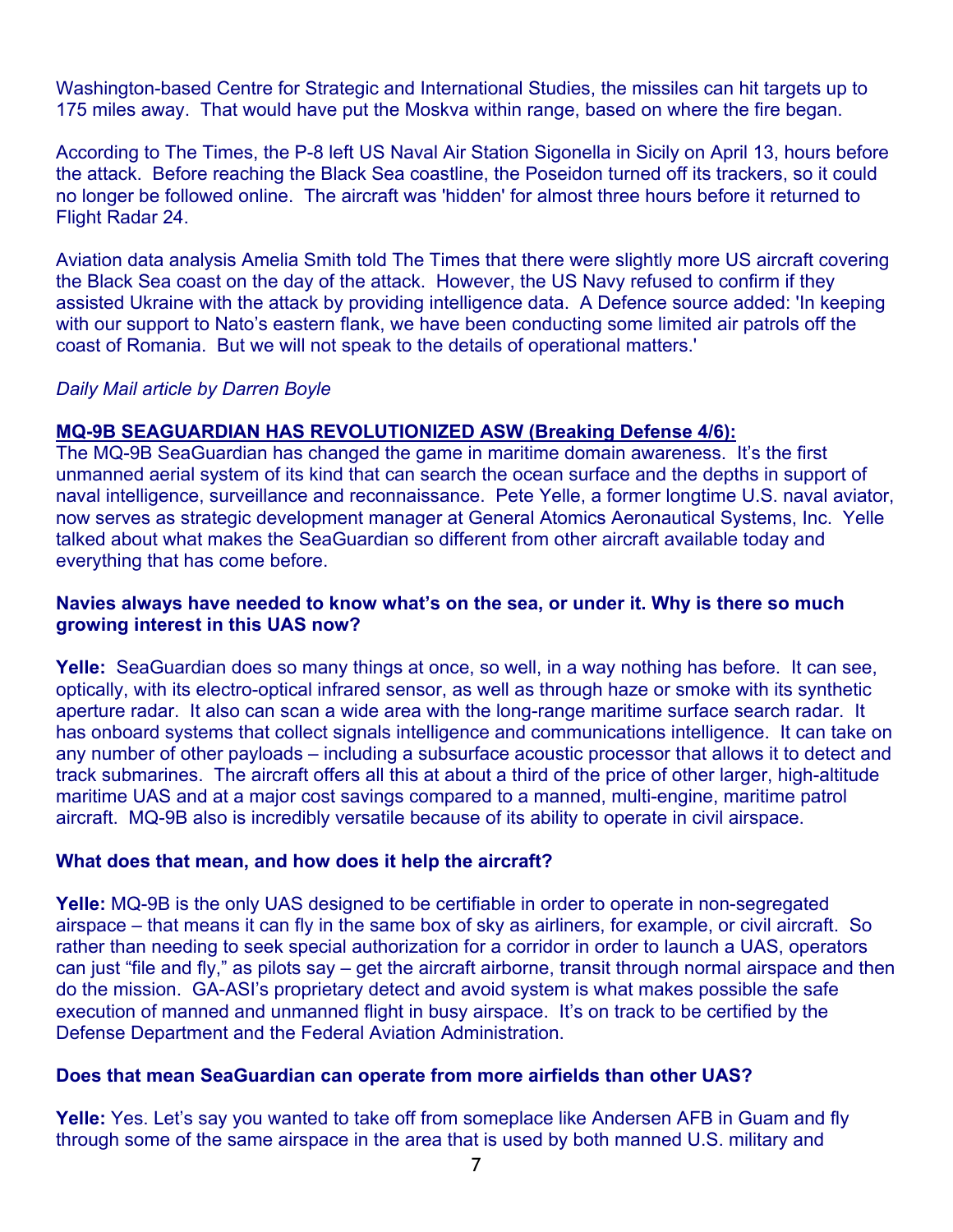commercial aircraft. You could go ahead and do that, and then get out over the ocean to conduct a mission. MQ-9B's greater wingspan also means it can handle many more airfields, including with shorter runways – that complicates problems for an adversary, because the aircraft can takeoff from A, fly to B, refuel, take off and fly to C, then D – and so on. It doesn't necessarily need to return to the same base. That makes it more difficult to anticipate or counter and gives more options to its users.

#### **You mentioned SeaGuardian taking off for a long mission over the ocean. These aircraft can fly for more than 30 hours. Are they equipped to handle the maritime environment?**

**Yelle:** Yes. It's an all-weather capable aircraft. It has an electro-expulsive de-icing system to protect its control surfaces from surface ice, engine-bled air for engine anti-ice and pitot-static systems, copper wiring for lightning protection and weatherization seals and damage-tolerant radomes. The detect and avoid system also has a weather detection mode to see thunderstorms in the distance to avoid inadvertent flight into severe weather.

### **What could naval commanders do with an aircraft purpose-built to operate over the ocean for such long missions?**

**Yelle:** You name it: Tracking surface contacts. Serving as a communications relay. Providing long-range targeting for a distant ship or the entire strike group. Providing early warning for those forces. Working in concert with other UAS, other aircraft, other units, to create a big sensor network. Looking for submarines.

### **MQ-9B can hunt for submarines? How?**

**Yelle:** It's the only UAS that has demonstrated fully self-contained anti-submarine prosecution. The aircraft carries a number of sonobuoys – sensors that drop from the air and go below the surface and search for subs. It can simultaneously process up to 32 of them to track submarines – it successfully tracked a U.S. Navy Los Angeles-class submarine for several days throughout the Integrated Battle Problem exercise in 2021. This year, MQ-9B is going to participate in the U.S. Navy-led international exercise RIMPAC 22.

# **What will the aircraft be doing?**

**Yelle:** The U.S. Navy has contracted GA-ASI to demonstrate anti-submarine warfare, multi-intelligence collection – remember MQ-9B can do signals, communications and other intelligence collection simultaneously with its onboard sensors – passive targeting, Link 16 integration with surface, air and subsurface assets, long-range fires targeting and maritime surveillance. RIMPAC 22 will also be the first time a SeaGuardian will be fully integrated with a Fleet Command Center through the secure SIPRNET and Joint Range Extension Protocol (IP based) to pass classified tracks. The aircraft is ready to go, and we're excited to show what it can do.

#### *Breaking Defense Article by General Atomics*

# **BOEING BEGINS BUILD ON NEW ZEALAND'S FIRST P-8A AIRCRAFT (Naval News 3/17):**

Boeing P-8A team members and Spirit AeroSystems employees have laid the keel beam for New Zealand's first P-8A. This process, also called 'keeling,' was done at the Spirit AeroSystems facility where all Boeing 737 fuselages, nacelles and pylons are designed and built. Laying the keel is an important production milestone during the build of any ship or aircraft and represents the cornerstone of this latest P-8.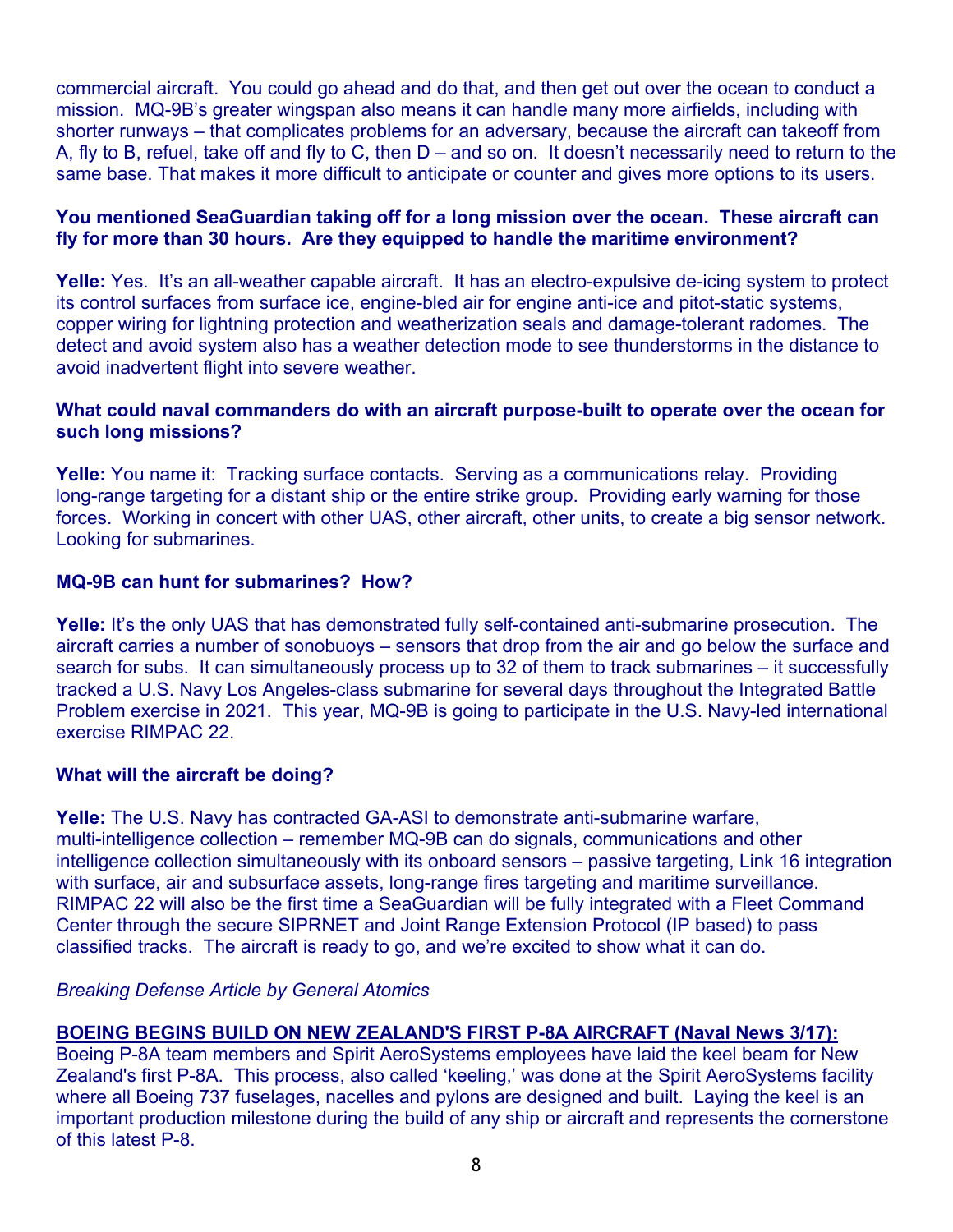Rosemary Banks, New Zealand's ambassador to the United States, who was on hand to witness the keeling said, "Today's keeling ceremony is the beginning of a new era for New Zealand's maritime patrol and response capability. Our four P-8A Poseidons will better equip our defence forces to extend their reach into the Pacific and beyond, working with our partners and friends."

An aircraft keel runs the length of the fuselage belly. Due to the innovative in-line approach to the build of commercial derivative aircraft pioneered on the P-8A, the keel beam on a P-8 is different from the typical 737 keel beam. The P-8 keel includes unique aspects of the P-8 configuration, such as the integration of an internal weapons bay.

"The excitement of seeing this come together was contagious," said Brian Stuart, P-8 program manager for New Zealand. "Not only are we kicking off the journey to the first New Zealand P-8A delivery, but we are strengthening our relationships with suppliers like Spirit as well as our U.S. Navy and Royal New Zealand Air Force customers."

The panel and other fuselage components will be completed on Spirit's existing 737 production line. Spirit will ship the P-8A fuselage to a Boeing Commercial Airplanes facility in Renton, Washington for final assembly. After that, Boeing Defense, Space & Security employees will install mission systems and complete testing prior to delivery to New Zealand later this year.

In total, four Boeing P-8A Poseidon maritime patrol aircraft will eventually replace New Zealand's current fleet of six aging P-3K2 Orion aircraft providing advanced capabilities to maintain situational awareness in neighboring waters on and below the surface of the ocean. The New Zealand Defence Force is a P-8 foreign military sales customer and is one of eight global customers. Current P-8 operators include the U.S. Navy, the Royal Australian Air Force, the Indian Navy, United Kingdom's Royal Air Force and Norway's Royal Norwegian Air Force.

To date, the global operating P-8 fleet has amassed more than 400,000 mishap-free flight hours. The P-8 is a long-range anti-submarine warfare, anti-surface warfare, intelligence, surveillance and reconnaissance aircraft capable of broad-area, maritime and littoral operations. In addition, the P-8 performs humanitarian and search and rescue missions around the globe.

#### *Naval News article by Xavier Vavasseur*

#### **FEDERAL GOVERNMENT AUCTIONING OFF 51 ACRES AT UNION POINT (Patriot Ledger 3/9):**

The federal government will auction off about 51 acres of land at the former South Weymouth Naval Air Station after rejecting a purchase offer from the board overseeing the redevelopment of the base. The U.S. General Services Administration is hosting an online auction for the land, which is part of the 1,440-acre former air base in Weymouth, Rockland and Abington now called Union Point. The two parcels are off Shea Memorial Drive, about a mile from the South Weymouth commuter rail station. The starting bid is \$500,000. There were no bids as of Tuesday morning.

The land, referred to as Weymouth Woods, was a former housing site for the U.S. Coast Guard. Demolition of the housing units began in 2003 and was completed in 2015. Three storage garages, a 2,500-square-foot maintenance office and a 1,400-square-foot workshop remain on the site.

The redevelopment project at the former air base has been largely stalled since the Southfield Redevelopment Authority board of directors voted in January of 2020 to name Brookfield Properties as the new master developer for Union Point. Former master developer LStar was ousted in 2019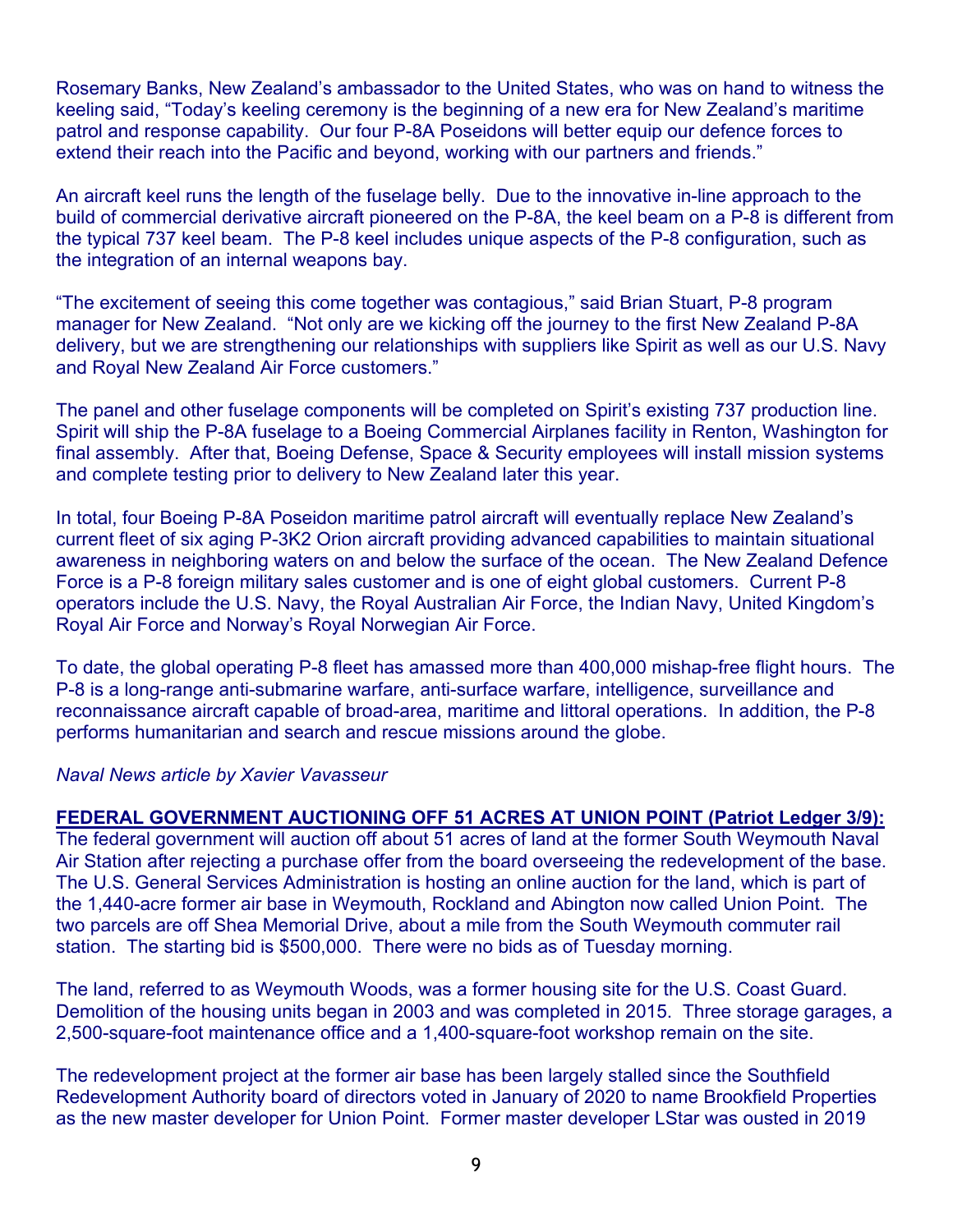amid accusations of infighting and financial mismanagement. Brookfield and Washington Capital, the firm that now owns much of the land, are still negotiating an agreement.

Mayor Robert Hedlund said the town and the Southfield Redevelopment Authority had hoped the federal government would hold off on auctioning the 51 acres until Brookfield revamps the development's master plan. "It's not helpful to the process (to auction the land now). We feel any project there should be part of the master plan and master development," he said. "We wish they would have been more cooperative in this."

The Southfield Redevelopment Authority made an offer to buy the land last year, which the U.S. General Services Administration rejected and then announced the auction. Weymouth Chief of Staff Ted Langill said he reached out to U.S. Rep. Stephen Lynch's office for help in getting the federal government to work with the redevelopment board. The Southfield Redevelopment Authority submitted a second offer to buy the land on Feb. 22 for \$1.016 million, but the federal government rejected that offer as well.

Hedlund said the town controls the zoning, water and access to the site, which creates major hurdles for any development. For example, Hedlund announced in 2018 that the town would provide water or wastewater service for any new projects at Union Point on only a case-by-case basis, and only if it is in the best interest of the town. "It's not like a developer can go in and do what they want," he said.

Paul Hughes, a regional public affairs officer with the U.S. General Services Administration, said the office worked with the Southfield Redevelopment Authority for more than two years in an attempt to negotiate the sale of the land. "In the end, the (Southfield Redevelopment Authority) offer was rejected as the government believes it will obtain a higher offer for the property through a competitive online auction sale," he said in an email.

#### *Patriot Ledger article by Jessica Trufant*

#### **RECOMMENDED READING:**



If you're interested in learning more about the P-3 Orion's replacement, the P-8A Poseidon, then check this book out. John Courley's "P-8A Poseidon: The US Navy's Newest Maritime Patrol & Reconnaissance Aircraft" (ISBN 978-0764359224) is a 128 page profusely illustrated hardcover that's filled with very informative text. Its published by Schiffer Military Books, a long-time publisher of aviation material that also produced the definitive histories of the P-3 Orion ("The Age of Orion") and P-2 Neptune ("Lockheed P-2V Neptune: An Illustrated History"). You can order this book from any good bookstore for around \$20.

#### **ON THE INTERNET:**

A friendly reminder that there is now a Facebook group for VP-MAU Brunswick to complement the one that has been up on Facebook for many years for VP-92. If you were a member of either squadron you should consider joining its Facebook group. Go to www.facebook.com and do a search on "VP-92" or "VP-MAU" to find them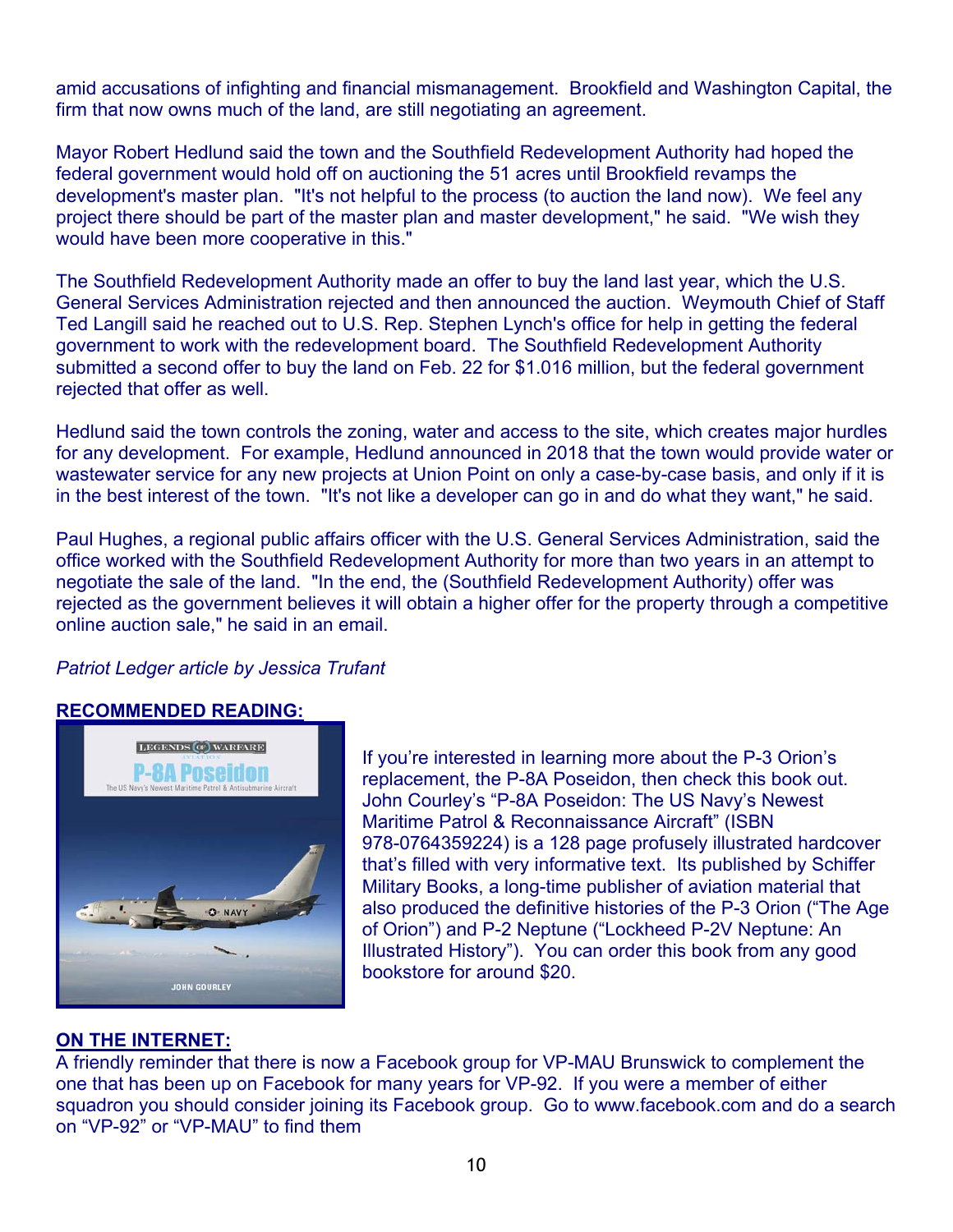# **PARTING SHOTS:**



*ABOVE: George Carter, Mary Primiano, and other VP-MAU personnel at the command's final holiday party at the NAS Brunswick enlisted club in December 1990. That could be the back of Pat Kelly's head? BELOW: Pat Horton and Rick Caesar on a VP-MAU P-3C sometime during the late 1980s.*